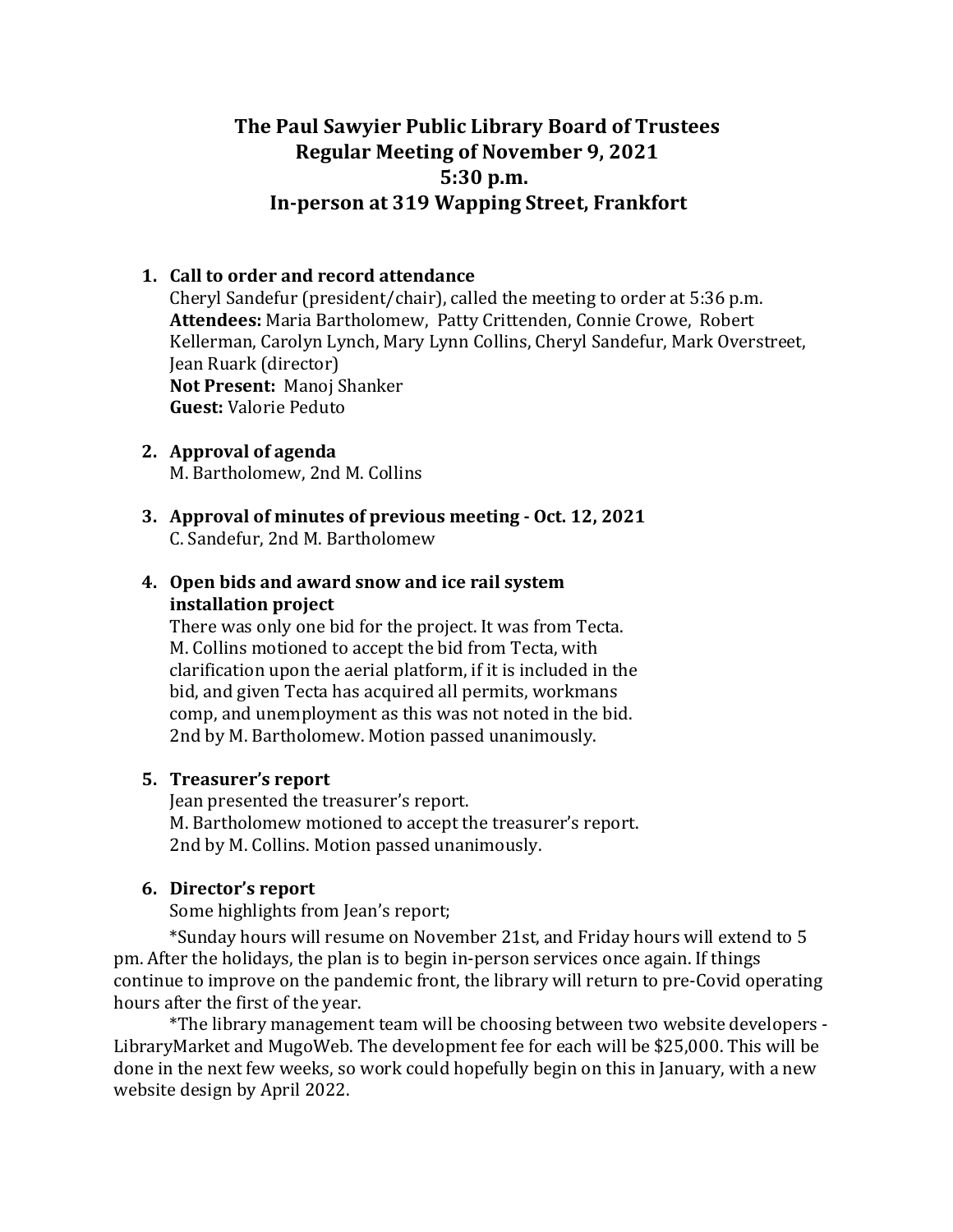\*Jean and Valorie recommend switching payroll system providers. They will be moving to Payroll Solutions for payroll and timesheet/leave accounting. Payroll Solutions does not offer an Employee Assistance Program or HR consulting. They have found another provider (Ulliance) that will offer both. The library will save approximately \$11,000 a year by switching to a new provider. Jean and Valorie believe that contracting with a provider whose focus is employee assistance will be an even greater benefit for the library's employees, far beyond the cost savings. The plan is to make the switch in February, after payroll for 2021 is complete and W-2s have been completed.

# **7. Committee reports**

- Budget: M. Shanker, chair; P. Crittenden; B. Kellerman; M. Overstreet; **C.** Sandefur - no report
- Building: B. Kellerman, C. Lynch no report

• Long Range: M. Collins, chair; B. Kellerman; C. Sandefur; Connie Crowe *Will meet Nov.* 30 @3:30 by Zoom or in the library

• Policy/Personnel: C. Sandefur; B. Kellerman; M. Overstreet; M. Shanker Bernie Mazaheri has resigned from the advisory board effective November 8, 2021. The Policy and Personnel committee will recommend a replacement by the next meeting.

*See new business - review and approve board policies* 

• Technology: M. Bartholomew, chair; M. Collins, C. Lynch, Connie Crowe No report

#### **8. New Business**

#### **• Review and approve Board policies**

# **Conflict of Interest**

C. Sandefur, 2nd M. Collins. Motion passed unanimously.

## **Fiscal Responsibility**

M. Collins, 2nd C. Sandefur. Motion passed unanimously.

#### **Investment**

M. Collins, 2nd C. Lynch. Motion passed unanimously.

# **Procurement**

C. Sandefur motioned to approve with the following changes:

-remove "Model Procurement Code Adopted" from the first heading. It should read **Procurement Policy**. 

-The first paragraph is edited to read "The Board of Trustees of the Franklin **County District Public Library and the Paul Sawyier Public Library, desires** to make all purchases and contracts in a transparent and competitive **manner that represents the interests of the library and taxpayer."** Remove the two sentences that follow regarding following the procurement code.

- In the third paragraph - insert "prior to" so it will read "Any purchase, lease or procurement of \$10,000 or more shall be brought before the Board prior to approval." 2nd by M. Collins. Motion passed unanimously.

# **Orientation**